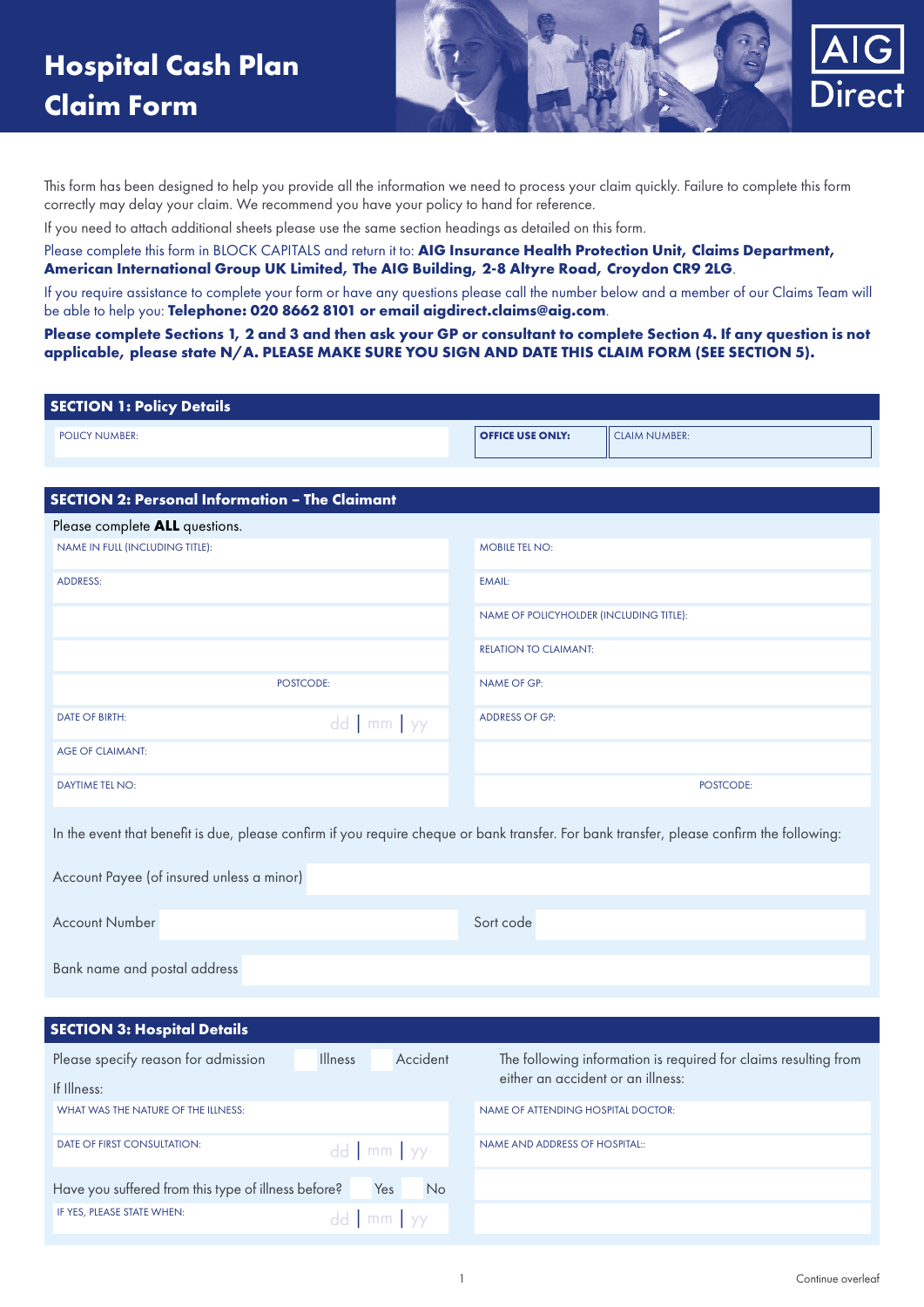| If Accident:                                                                |                   |                       |           | For what period were you confined to hospital: |     |              |
|-----------------------------------------------------------------------------|-------------------|-----------------------|-----------|------------------------------------------------|-----|--------------|
| <b>HOW DID IT HAPPEN:</b>                                                   |                   | FROM:                 |           | dd   mm   yy                                   | To: | $dd$ mm $yy$ |
| <b>HOW DID IT HAPPEN:</b>                                                   |                   | FROM:                 |           | dd mm yy                                       | To: | $dd$ mm $yy$ |
| Are you claiming Recuperation benefit for a hospital stay of 7 days or more |                   |                       | Yes       | <b>No</b>                                      |     |              |
| Did you attend hospital as an outpatient?                                   |                   | Yes                   | <b>No</b> |                                                |     |              |
| If you attended hospital as an outpatient, please specify the dates below:  |                   |                       |           |                                                |     |              |
| <b>DATE OF VISIT:</b>                                                       | $dd \text{mm}$ yy | <b>DATE OF VISIT:</b> |           |                                                |     | $dd$ mm $yy$ |
| <b>DATE OF VISIT:</b>                                                       | $dd \text{mm}$ yy | <b>DATE OF VISIT:</b> |           |                                                |     | dd mm yy     |
| <b>DATE OF VISIT:</b>                                                       | $dd$ mm $yy$      | <b>DATE OF VISIT:</b> |           |                                                |     | $dd$ mm yy   |

| <b>SECTION 4: Doctor's Statement</b><br>This section of the form must be completed by a doctor to avoid delay in assessing the claim |                                                |                      |
|--------------------------------------------------------------------------------------------------------------------------------------|------------------------------------------------|----------------------|
| ANY FEE PAYABLE FOR COMPLETION OF THIS SECTION IS THE RESPONSIBILITY OF THE CLAIMANT AND NOT<br>THE COMPANY.                         |                                                |                      |
| <b>NAME OF PATIENT:</b>                                                                                                              | DATE OF ACCIDENT/ILLNESS:                      | dd   mm   yy         |
| <b>CLAIMANT'S HOSPITAL NUMBER:</b>                                                                                                   |                                                |                      |
| Is the patient's incapacity due solely to this accident/illness?                                                                     | Yes<br>No                                      |                      |
| Please give either:                                                                                                                  |                                                |                      |
| FULL DETAILS OF INJURY SUSTAINED:                                                                                                    |                                                |                      |
| Or                                                                                                                                   |                                                |                      |
| <b>FULL DIAGNOSIS OF ILLNESS:</b>                                                                                                    |                                                |                      |
| WHEN DID SYMPTOMS FIRST APPEAR:                                                                                                      |                                                |                      |
| dd   mm   yy                                                                                                                         | DATE OF FIRST CONSULTATION:                    | $dd \mid mm \mid yy$ |
| DATE THE CONDITION WAS FIRST DIAGNOSED:<br>dd   mm   yy                                                                              | PLEASE CONFIRM DATE TREATMENT WAS FIRST GIVEN: | $dd$ mm $yy$         |
| Was an operation performed?                                                                                                          | Yes<br>No                                      |                      |
| IF YES, PLEASE GIVE DETAILS (INCLUDING DATES):                                                                                       |                                                |                      |
| Has the patient previously suffered this type of injury/illness?                                                                     | No<br>Yes                                      |                      |
| IF YES, PLEASE GIVE DETAILS (INCLUDING DATES):                                                                                       |                                                |                      |
|                                                                                                                                      |                                                |                      |
| Did this contribute to their present condition?                                                                                      | Yes<br><b>No</b>                               |                      |
| IF YES, PLEASE GIVE DETAILS:                                                                                                         |                                                |                      |
| Did this result in the patient's period of hospitalisation being extended?                                                           | No<br>Yes                                      |                      |
| IF YES, PLEASE ESTIMATE BY HOW MANY DAYS:                                                                                            |                                                |                      |
| Is the patient suffering from any other medical condition or disability which is affecting their recovery?                           |                                                | Yes<br>No            |
| IF YES, PLEASE SPECIFY:                                                                                                              |                                                |                      |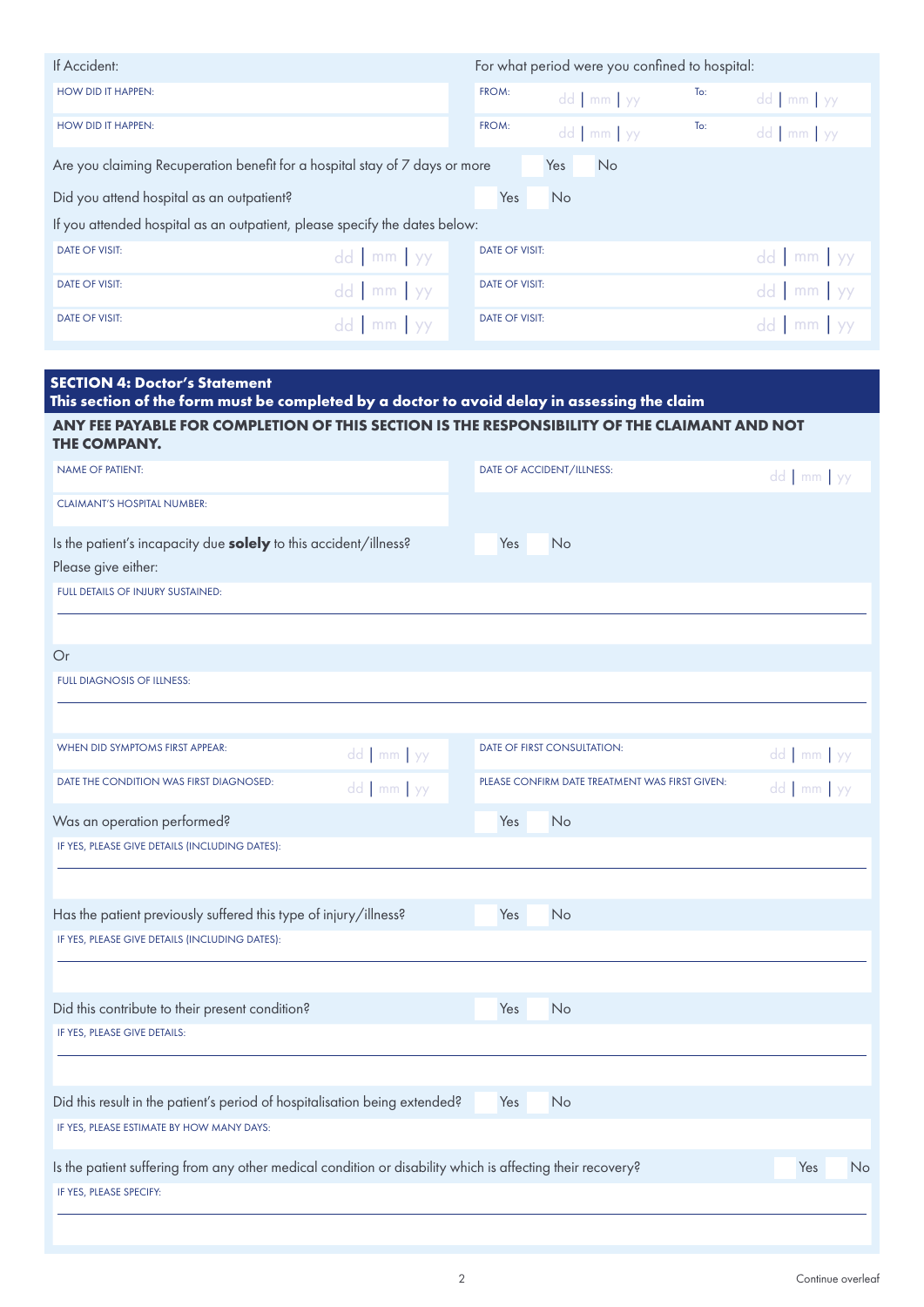| FROM:                                                                                                                                                                                                                                                                                            | $dd \mid mm \mid yy$ | To:                   | $dd$ mm $yy$     |
|--------------------------------------------------------------------------------------------------------------------------------------------------------------------------------------------------------------------------------------------------------------------------------------------------|----------------------|-----------------------|------------------|
| NAME OF WARD THE PATIENT WAS ADMITTED TO:                                                                                                                                                                                                                                                        |                      | <b>TYPE OF WARD:</b>  |                  |
| Did the patient attend hospital as an outpatient?                                                                                                                                                                                                                                                |                      | Yes<br><b>No</b>      |                  |
| If the patient attended hospital as an outpatient, please specify the dates below:                                                                                                                                                                                                               |                      |                       |                  |
| <b>DATE OF VISIT:</b>                                                                                                                                                                                                                                                                            | $dd \mid mm \mid yy$ | <b>DATE OF VISIT:</b> | $dd$ mm $yy$     |
| <b>DATE OF VISIT:</b>                                                                                                                                                                                                                                                                            | $dd$ mm $yy$         | <b>DATE OF VISIT:</b> | $dd$ mm yy       |
| <b>DATE OF VISIT:</b>                                                                                                                                                                                                                                                                            | $dd \mid mm \mid yy$ | <b>DATE OF VISIT:</b> | $dd$ mm $yy$     |
| Does this ward fall into any of the following categories:<br>a convalescent ward; self-care; a nursing ward; or a ward with rest home facilities?<br>DECLARATION: I hereby certify that my answers to the questions in Section 4 are correct and true to the best of my<br>knowledge and belief. |                      |                       | Yes<br><b>No</b> |

| SIGNATURE:         |                               | <b>DATE</b> | dd   mm   yy |
|--------------------|-------------------------------|-------------|--------------|
| <b>PRINT NAME:</b> | HOSPITAL/GP ADDRESS OR STAMP: |             |              |
| TITLE:             |                               |             |              |

# **SECTION 5: Declaration to be completed by the insured - Access to Medical Records / Medical Reports Consent Form**

### **Access to Medical Reports Act (1988), Access to Personal Files and Medical Reports (Northern Ireland) Order 1991, Access to Health Records and Reports Act 1993 (Isle of Man) ("Acts")**

To enable American International Group Limited or their agents (the Company) to assess your claim, it may be necessary to obtain medical evidence. Any medical reports which are requested from your Doctor (your GP, medical specialists) are subject to the Acts. (Please note that medical reports requested from Doctors appointed by the Company are not subject to the Acts).

In summary your statutory rights under the Acts are as follows:

- 1. A medical report cannot be requested from any Doctor, who has attended you, without your written authority (consent).
- 2. You may withhold your consent. However, without your consent we may be unable to proceed with your claim.
- 3. If you do consent you can indicate whether you wish to see the report before it is supplied to us.
	- a) If you wish to see the report, we will notify your Doctor accordingly. We will advise you that we have done so (notification).
	- b) You will then have 21 days from the date of the notification to contact the Doctor, in writing, to make arrangements to see the report.
	- c) The Doctor will allow 21 days for you to see the report before it is supplied to us.
	- d) If the Doctor has not heard from you within 21 days of the notification he/she will assume you do not wish to see the report and that you consent to it being supplied.
- 4. If you do not indicate that you wish to see the report, we do not have to notify you if we apply for such report.
- 5. When you see the report, if there is anything in it that you consider incorrect or misleading you can request, in writing, that the Doctor amends the report, but the Doctor is not obliged to do so. If the Doctor refuses to amend the report you may: (a) withdraw consent for the report to be issued, (b) ask the Doctor to attach to the report a statement setting out your own views, (c) agree to the report being issued unchanged.
- 6. Whether or not you wish to see the report before it is sent to us, you may ask your Doctor to show you a copy of the report. Please note that the Doctor is obliged to retain the report for at least 6 months after it was supplied. The Doctor may charge a reasonable fee for the cost of supplying the report but not exceeding £50.
- 7. The Doctor is not obliged to show you any parts of the report that he/she believes might cause serious harm to your physical or mental health or that of others, or it would indicate the Doctor's intentions towards you. If this is the case, the Doctor will tell you if your access to the report is limited.

Please confirm the full name and postal address of your Doctor

| ____<br>___<br>NAME OF GP | <b>CONSULTANT NAME</b> |
|---------------------------|------------------------|
| ADDRESS                   | ADDRESS                |
| <b>PHONE NUMBER</b>       | <b>PHONE NUMBER</b>    |

I have read my statutory rights under the Acts as outlined above and **by signing this form** I consent to the Company seeking medical information, including copies of my medical records, from any Doctor who at any time has attended me, concerning anything which affects my physical or mental health relating to the condition (s) that gives rise to my claim.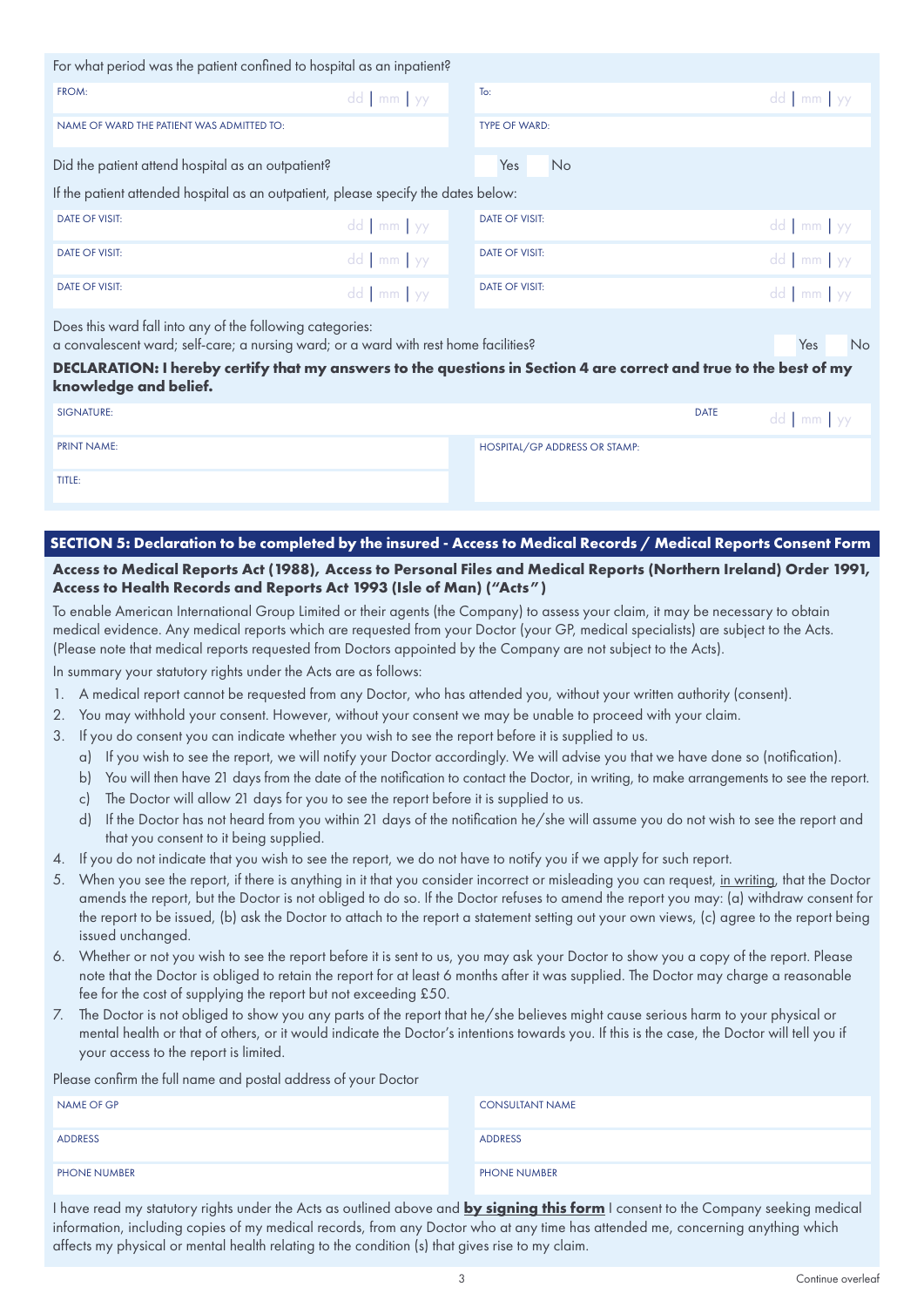I also authorise any physician or other person to furnish AIG Europe Limited or their agents with any and all information with respect to any illness, sickness or injury, medical history, consultation, prescriptions or treatment and copies of all hospital or medical records relating to the condition (s) that gives rise to my claim.

| Do you wish to see the report before it is sent to the Company?                                                       | <b>No</b><br>Yes     |              |
|-----------------------------------------------------------------------------------------------------------------------|----------------------|--------------|
| SIGNED:                                                                                                               | <b>DATE</b>          | $dd$ mm $yy$ |
| <b>FULL NAME:</b>                                                                                                     |                      |              |
| IF YOU ARE SIGNING ON BEHALF OF THE CLAIMANT, PLEASE STET THE REASON AND YOUR RELATION SHIP                           |                      |              |
|                                                                                                                       |                      |              |
| For security we will ask them to verify their identity by confirming your date of birth, post code and policy number. |                      |              |
| NAME:                                                                                                                 | <b>RELATIONSHIP:</b> |              |

### **How We Use Personal Information**

AIG Europe Limited is committed to protecting the privacy of customers, claimants and other business contacts.

"**Personal Information**" identifies and relates to you or other individuals (e.g. your partner or other members of your family). If you provide Personal Information about another individual, you must (unless we agree otherwise) inform the individual about the content of this notice and our Privacy Policy and obtain their permission (where possible) for sharing of their Personal Information with us.

The types of Personal Information we may collect and why - Depending on our relationship with you, Personal Information collected may include: contact information, financial information and account details, credit reference and scoring information, sensitive information about health or medical conditions (collected with your consent where required by applicable law) as well as other Personal Information provided by you or that we obtain in connection with our relationship with you. Personal Information may be used for the following purposes:

- Insurance administration, e.g. communications, claims processing and payment
- Make assessments and decisions about the provision and terms of insurance and settlement of claims
- Assistance and advice on medical and travel matters
- Management of our business operations and IT infrastructure
- Prevention, detection and investigation of crime, e.g. fraud and money laundering
- Establishment and defence of legal rights
- Legal and regulatory compliance (including compliance with laws and regulations outside your country of residence)
- Monitoring and recording of telephone calls for quality, training and security purposes
- Market research and analysis

**Sharing of Personal Information** – For the above purposes Personal Information may be shared with our group companies and third parties (such as brokers and other insurance distribution parties, insurers and reinsurers, credit reference agencies, healthcare professionals and other service providers). Personal Information will be shared with other third parties (including government authorities) if required by laws or regulations. Personal Information (including details of injuries) may be recorded on claims registers shared with other insurers. We are required to register all third party claims for compensation relating to bodily injury to workers' compensation boards. We may search these registers to prevent, detect and investigate fraud or to validate your claims history or that of any other person or property likely to be involved in the policy or claim. Personal Information may be shared with prospective purchasers and purchasers, and transferred upon a sale of our company or transfer of business assets.

**International transfer** – Due to the global nature of our business, Personal Information may be transferred to parties located in other countries (including the United States, China, Mexico Malaysia, Philippines, Bermuda and other countries which may have a data protection regime which is different to that in your country of residence). When making these transfers, we will take steps to ensure that your Personal Information is adequately protected and transferred in accordance with the requirements of data protection law. Further information about international transfers is set out in our Privacy Policy (see below).

**Security of Personal Information** – Appropriate technical and physical security measures are used to keep your Personal Information safe and secure. When we provide Personal Information to a third party (including our service providers) or engage a third party to collect Personal Information on our behalf, the third party will be selected carefully and required to use appropriate security measures.